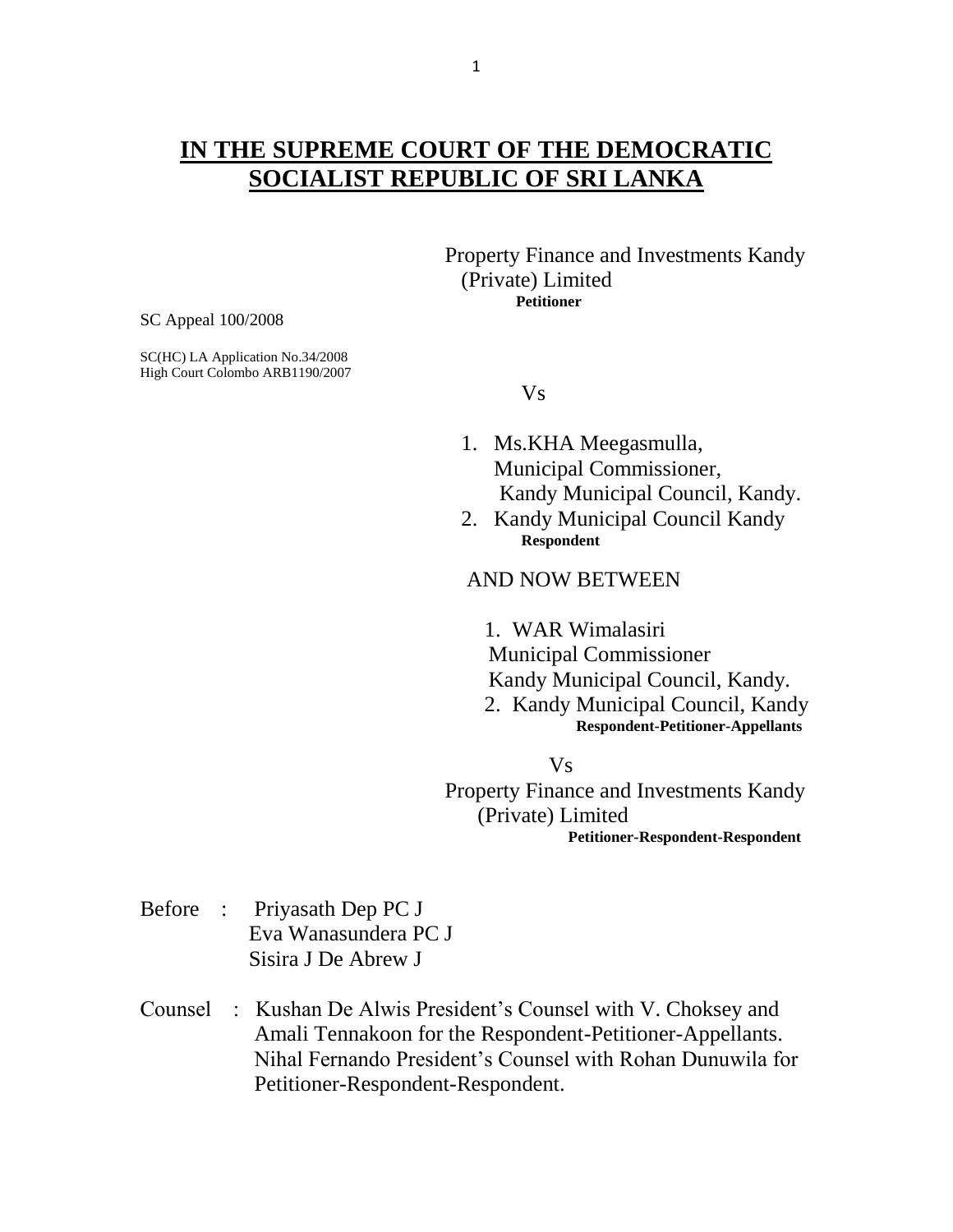Argued on : 21.7.2015 Written Submissions tendered on : By the Respondent-Petitioner-Appellants on 11.8.2015 By the Petitioner-Respondent-Respondent on 8.10.2009

Decided on : 9.11.2015

## **Sisira J De Abrew J.**

 Respondent-Petitioner-Appellants (hereinafter referred to as the Appellant Municipal Council) entered into an agreement with the Petitioner-Respondent-Respondent (hereinafter referred to as the Petitioner-Respondent) for the running and management of the newly constructed four storied car park situated within Municipal Council limits of Kandy; management of parking of vehicles in approved city streets in Kandy; and to collect parking fees from the vehicle parked in the said streets and the car park. Under the agreement the Petitioner-Respondent should pay monthly rentals to the Appellant Municipal Council which is over Rs.280,000/- per month. When the vehicle owners refused to pay parking fees when their vehicles were parked in the said city streets and the car park, the Petitioner-Respondent requested the Appellant Municipal Council to prosecute them with the assistance of the Police. But the Appellant Municipal Council failed to take steps to prosecute those who refused to pay parking fees. As a result of the said dispute the Petitioner-Respondent could not pay the agreed monthly rentals to the Appellant Municipal Council. Thereafter acting in terms of clause 34 of the said agreement, the Petitioner-Respondent referred the dispute to Mr.RMDB Meegasmulla, the Provincial Commissioner of Local Government, Central Province and requested to appoint an arbitrator. Mr. Meegasmulla appointed himself as the Arbitrator and adjudicated on the dispute. The Arbitrator by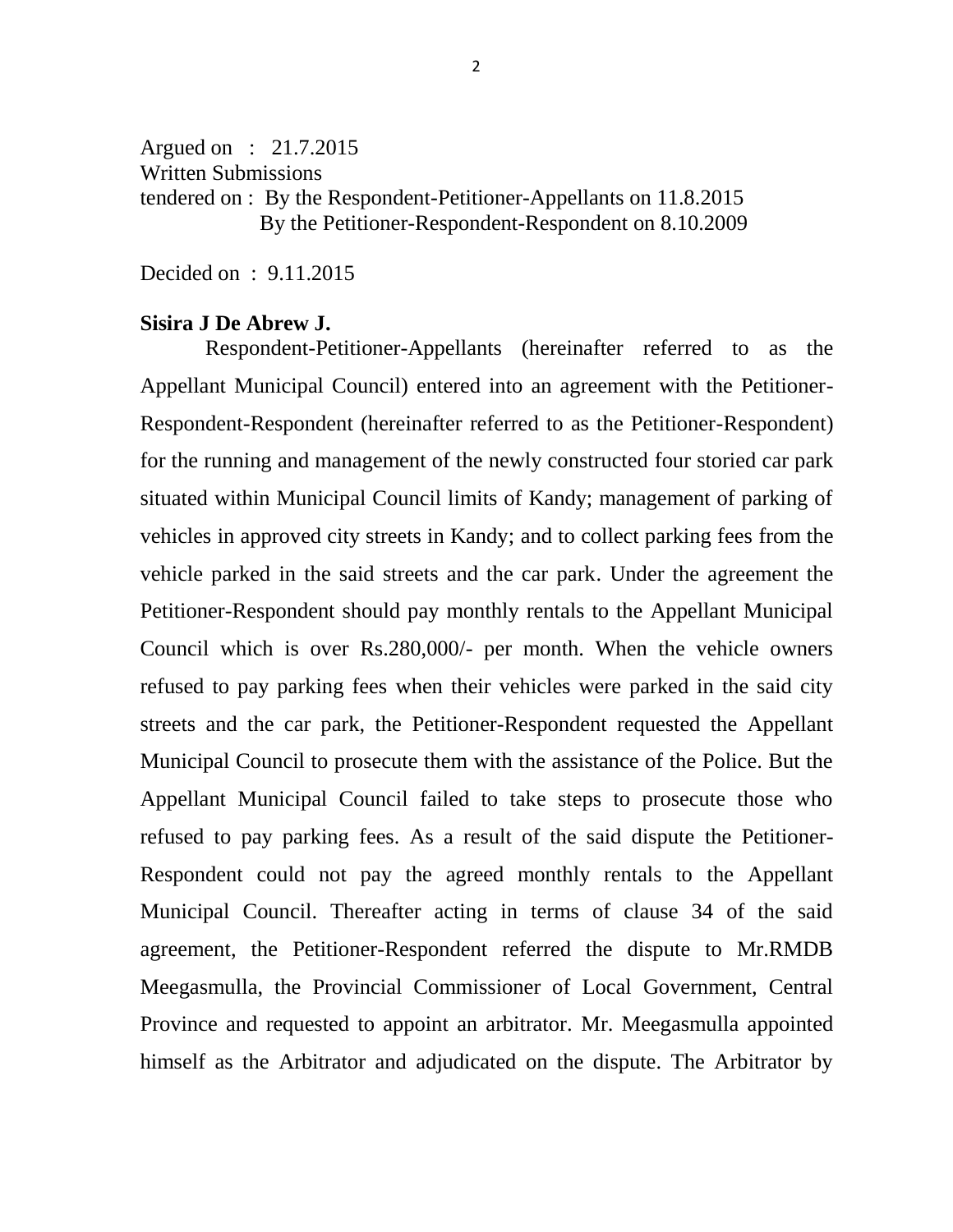writing dated 3.4.2006 made his award and communicated the same to the Appellant Municipal Council (Vide document marked X5).

 The Petitioner-Respondent, acting in terms of Section 31 of the Arbitration Act No. 11 of 1995, filed an application on 9.3.2007 in the High Court for enforcement of the said award. The Appellant Municipal Council filed its objection on 19.7.2007 to the said application. The learned High Court Judge, by his judgment dated 25.8.2008, made an order enforcing the arbitral award. Being aggrieved by the said judgment of learned High Court Judge, the Appellant Municipal Council has appealed to this court. This court, by its order dated 25.11.2008, granted leave to appeal on the following questions of law.

- 1. Whether the document X5 (dated 3.4.2006) submitted to the High Court for enforcement is an award contemplated under the Arbitration Act No. 11 of 1995?
- 2. Whether the learned High Court Judge erred in law by failing to consider that issue as a threshold issue?
- 3. Whether the learned High Court Judge was obliged in law in terms of Section 31(6) of the Arbitration Act No. 11 of 1995 to consider any objection to the award as to whether it is an award in terms of the Arbitration Act in the absence of an application to set aside it within 60 days of the receipt of the award?

Main contention of learned President's Counsel who appeared for the Appellant Municipal Council was that the decision of Arbitrator dated 3.4.2006 was not an arbitral award. He contended that the Petitioner-Respondent, by letter dated 25.6.2006 addressed to Mr. Meegasmulla (the Arbitrator) had stated that their agents had discussed with Mr. Meegasmulla not as the Arbitrator but as the Provincial Commissioner of Local Government.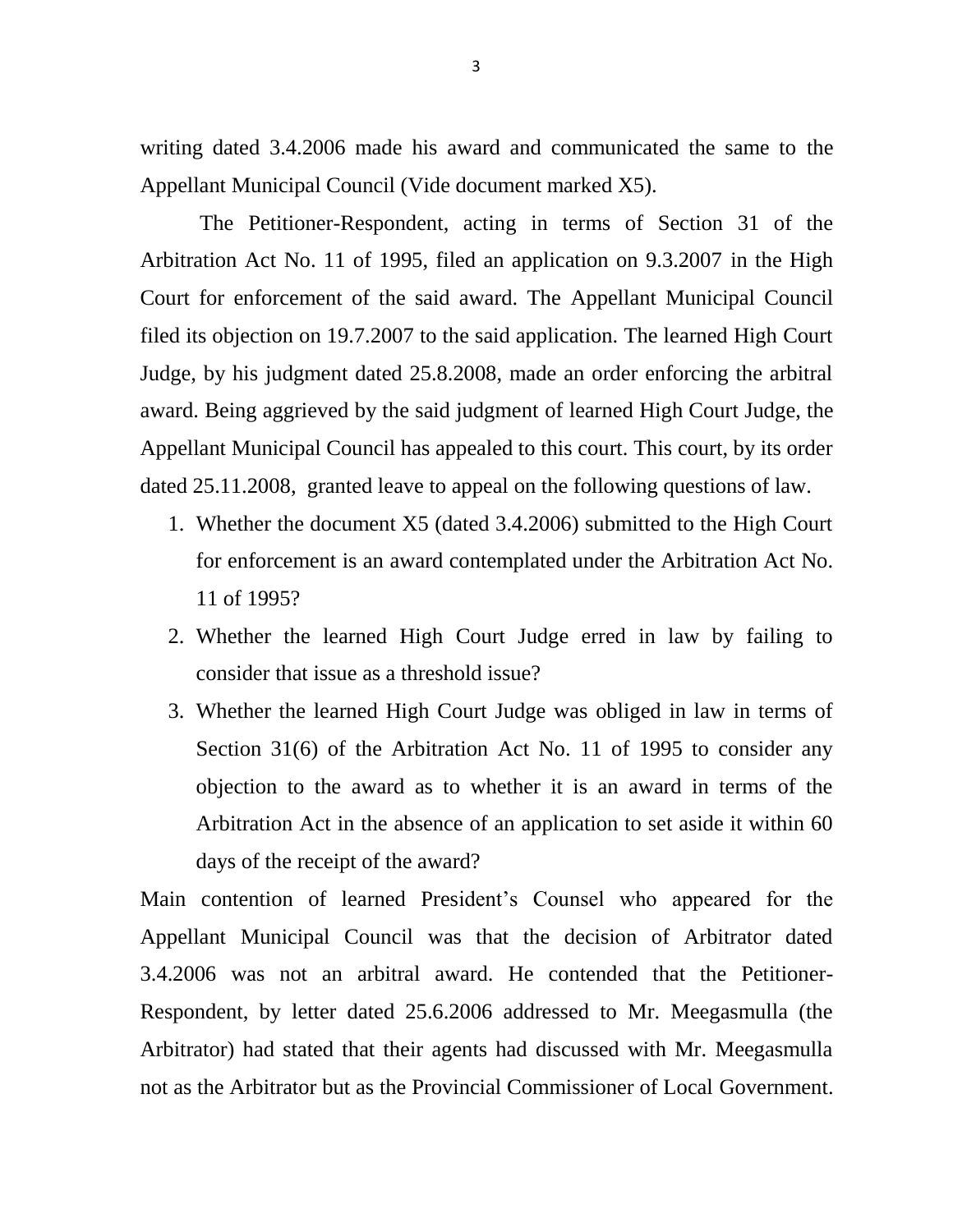On the strength of this letter, learned PC contended that the decision of the Arbitrator dated 3.4.2006 was not an arbitral award. I now advert to this contention. Although the Petitioner-Respondent submitted the said letter to Mr. Meegasmulla, he later filed an application for enforcement of the arbitral award under Section 31 of the Arbitration Act No. 11 of 1995. Therefore the contention of learned PC that the Petitioner-Respondent has admitted that the decision of the Arbitrator was not an arbitral award cannot be accepted. When considering the above contention of learned PC, it is relevant to consider the objection of the Appellant Municipal Council filed in the High Court. In paragraph 6 and 10 of the said statement of objection, the Appellant Municipal Council very clearly admitted that the decision of the Arbitrator dated 3.4.2006 was an arbitral award. With this admission the contention of learned PC fails.

 The contract between the Appellant Municipal Council and the Petitioner-Respondent was regarding the running and management of the newly built car park; management of parking of vehicles in the approved city streets and the car park; and collection of parking fees. Vehicle owners refused to pay parking fees but the Appellant Municipal Council failed to prosecute them with the assistance of the Police. The Petitioner-Respondent failed to pay monthly rentals to the Appellant Municipal Council. This was the dispute that was referred to the arbitration. One of the decisions of the arbitral award was as follows:

## *"The Appellant Municipal Council, in terms of the bylaws, should take steps in respect of those who refused to pay parking fees."*

Thus it is clear that the Arbitrator has arrived at a decision on the substance of the dispute. What is an arbitral award? Answer to this question is found in Section 50 the Arbitration Act No. 11 of 1995 which reads as follows.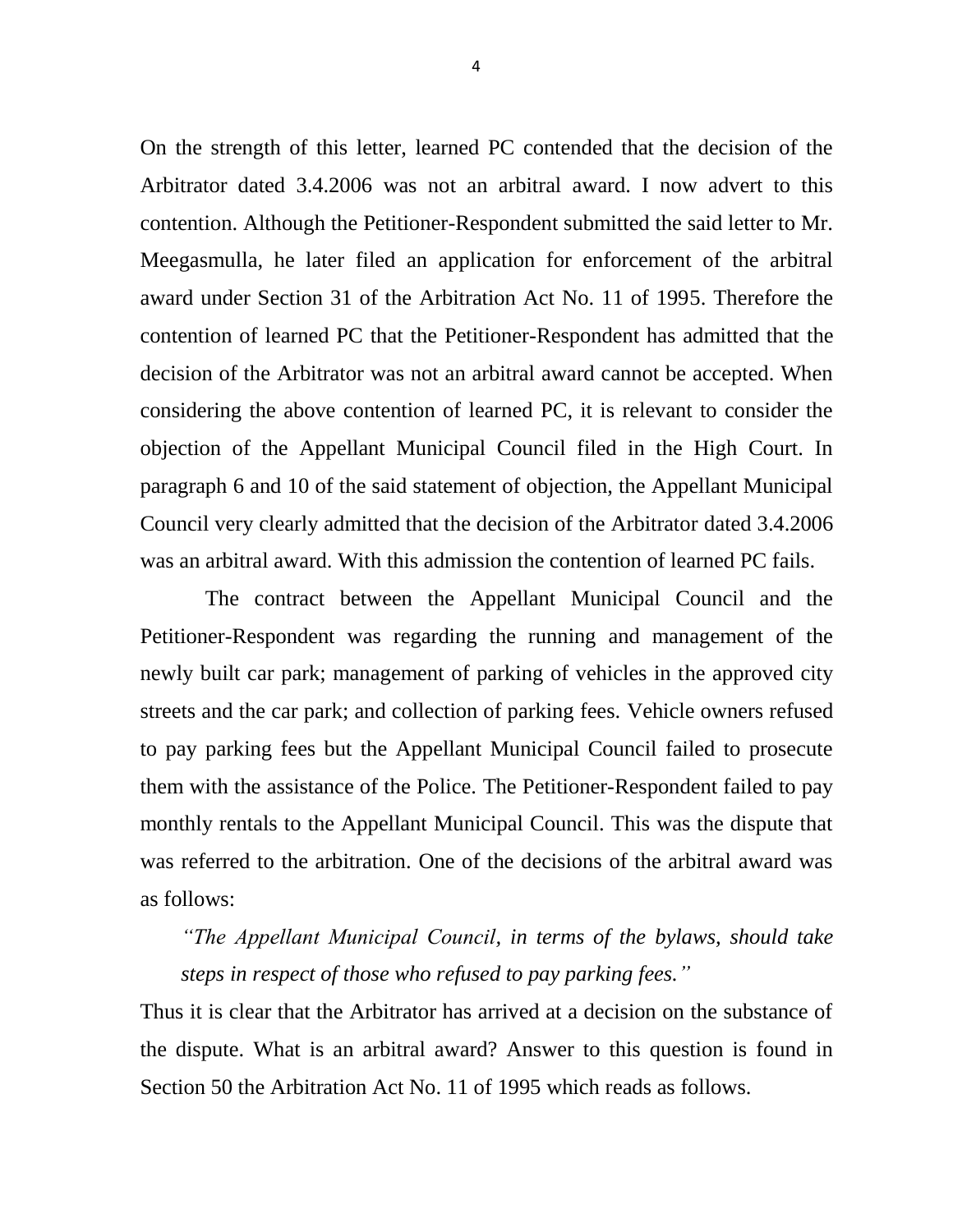*""Award" means a decision of the arbitral tribunal on the substance of the dispute."* 

In my view, if an Arbitrator, at the end of the arbitral proceedings, arrives at a decision on the substance of the dispute referred to him, such a decision can be considered as the arbitral award of the Arbitrator. In the present case, as I pointed out earlier, the Arbitrator at the end of the arbitral proceedings has arrived at a decision on the substance of the dispute. I therefore hold that the decision arrived by the Arbitrator on 3.4.2006 is an arbitral award and it can be considered as the arbitral award on the substance of the dispute referred to the Arbitrator. For the above reasons, I reject the contention of learned PC for the Appellant Municipal Council. For the above reasons, I answer the  $1<sup>st</sup>$  question of law in the affirmative. In view of the above answer, the  $2<sup>nd</sup>$  question of law does not arise for consideration.

 It has to be noted here that the Appellant Municipal Council has failed to make an application in terms of Section 32 of the Arbitration Act No. 11 of 1995 (the Act) to set aside the arbitral award. If the Appellant Municipal Council was dissatisfied with arbitral award, the proper procedure was to make an application under Section 32 of the Act to set aside the award. For the purpose of clarity I would like to reproduce Section 32 of the Act which reads as follows.

32.

(1) An arbitral award made in an arbitration held in Sri Lanka may be set aside by the High Court, on application made therefor, within sixty days of the receipt of the award

(a) where the party making the application furnishes proof that

(i) a party to the arbitration agreement was under some incapacity or the said agreement is not valid under the Law to which the parties have subjected it or, failing any indication on that question, under the law of Sri Lanka ; or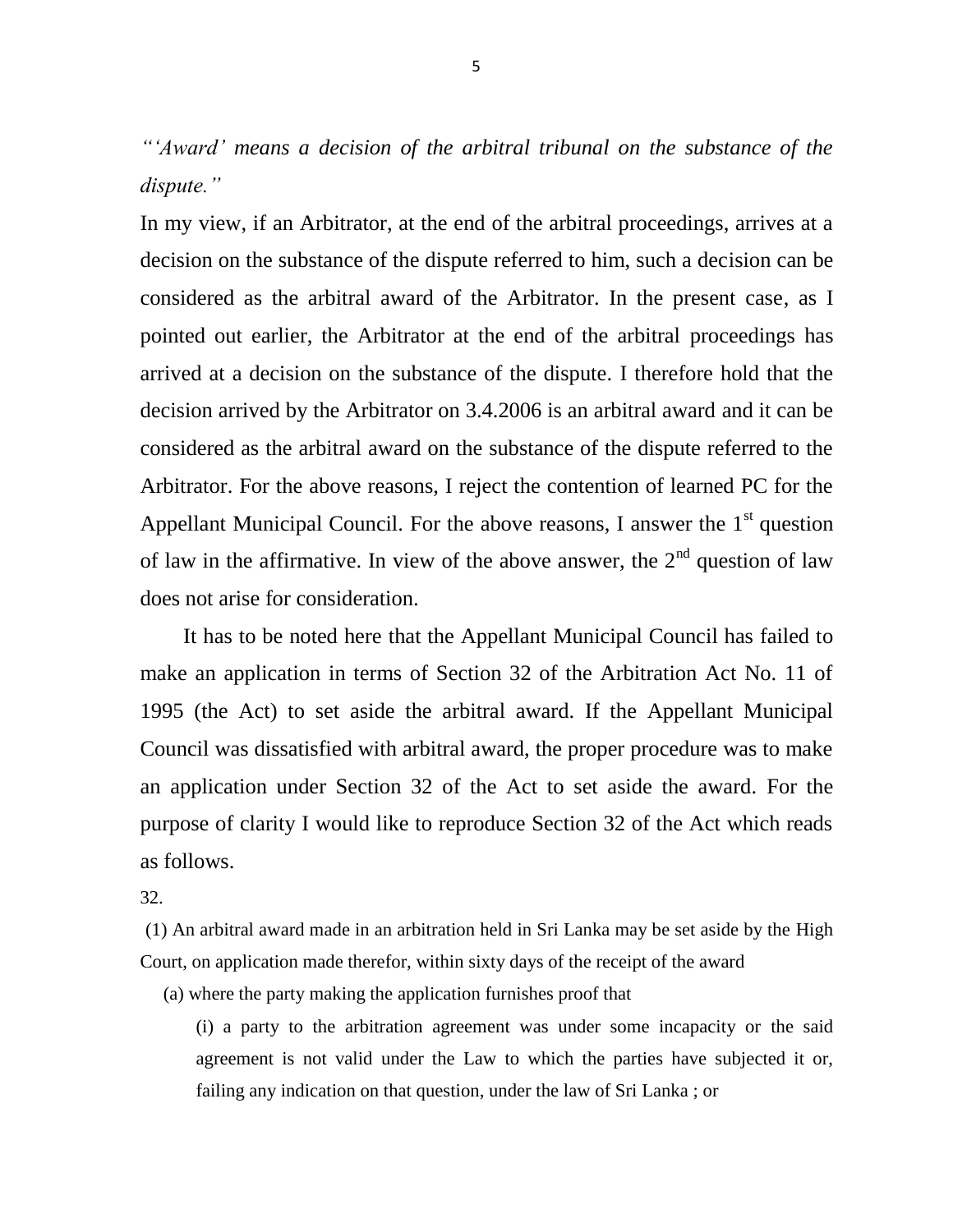(ii) the party making the application was not given proper notice of the appointment of an arbitrator or of the arbitral proceedings or was otherwise unable to present his case ; or

(iii) the award deals with a dispute not contemplated by or not falling within the terms of the submission to arbitration, or contains decisions on matters beyond the scope of the submission to arbitration:

(iv) the composition of the arbitral tribunal or the arbitral procedure was not in accordance with the agreement of the parties, unless such agreement was in conflict with the provisions of this Act, or, in the absence of such agreement, was not in accordance with the provisions of this Act: or

(b) where the High Court finds that

(i) the subject matter of the dispute is not capable of settlement by arbitration under the law of Sri Lanka ; or

(ii) the arbitral award is in conflict with the public policy of Sri Lanka.

(2) Where an application is made to set aside an award, the High Court may order that any money made payable by the award shall be brought into Court or otherwise secured penning the determination of the application.

 An examination of Section 32 clearly reveals that an application for setting aside the arbitral award must be made within sixty days of the receipt of the award. It must be stated here that the Appellant Municipal Council has not made an application under Section 32 of the Act.

 Since the Petitioner-Respondent made an application to the High Court under Section 31 of the Act it is relevant to consider Section 31(1) and 31(6) of the Act which are reproduced below.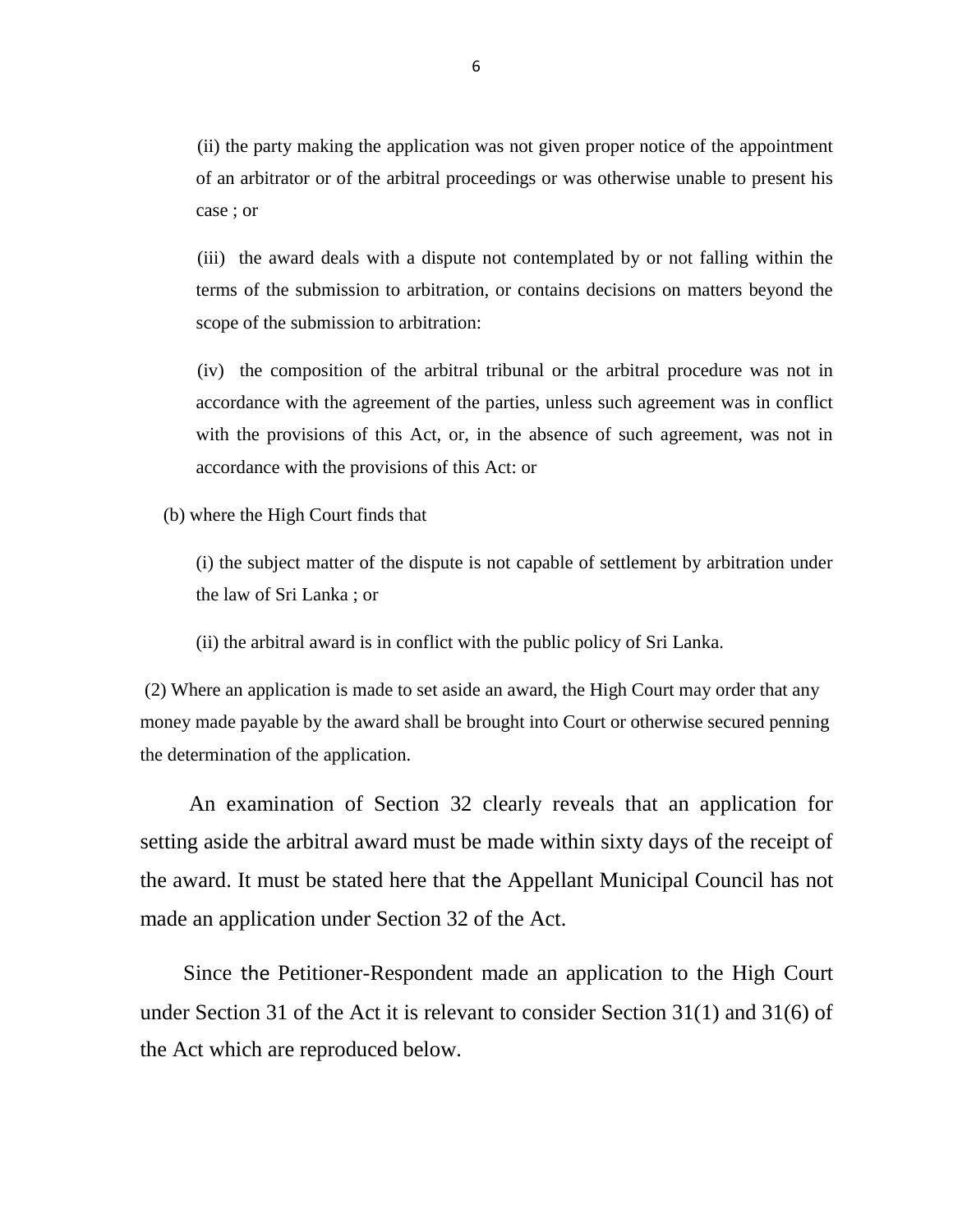31 (1) A party to an arbitration agreement pursuant to which an arbitral award is made may, within one year after the expiry of fourteen days of the making of the award apply to the High Court for the enforcement of the award.

 31 (6) Where an application is made under subsection (1) of this section and there is no application for the setting aside of such award under section 32 or the court sees no cause to refuse the recognition and enforcement of such award under the provisions contained in sections 33 and 34 of this Act, it shall on a day of which notice shall be given to the parties, proceed to file the award and give judgment according to the award. Upon the judgment so given a decree shall be entered.

In my view, if the Appellant Municipal Council failed to make an application under section 32 of the Act, it cannot, in an application for enforcement of the award under Section 31 of the Act, move the High Court to set aside the award. In the case of local arbitration, High Court is not obliged, in an application under Section 31 of the Act, to consider an application for the setting aside of an award if the affected party had failed to make an application under section 32 of the Act. In an application for enforcement of arbitral award, High court must be satisfied on following matters that,

- 1. there is no application for the setting aside of the award under Section 32 of the Act or
- 2. the court sees no cause to refuse the recognition and enforcement of the award under the provisions of Section 33 and 34 of the Act.

It is noted that Sections 33 and 34 of the Act deal with foreign arbitration. The case that I am considering is a local arbitration. Therefore the High Court must be satisfied only on the  $1<sup>st</sup>$  ground set out above.